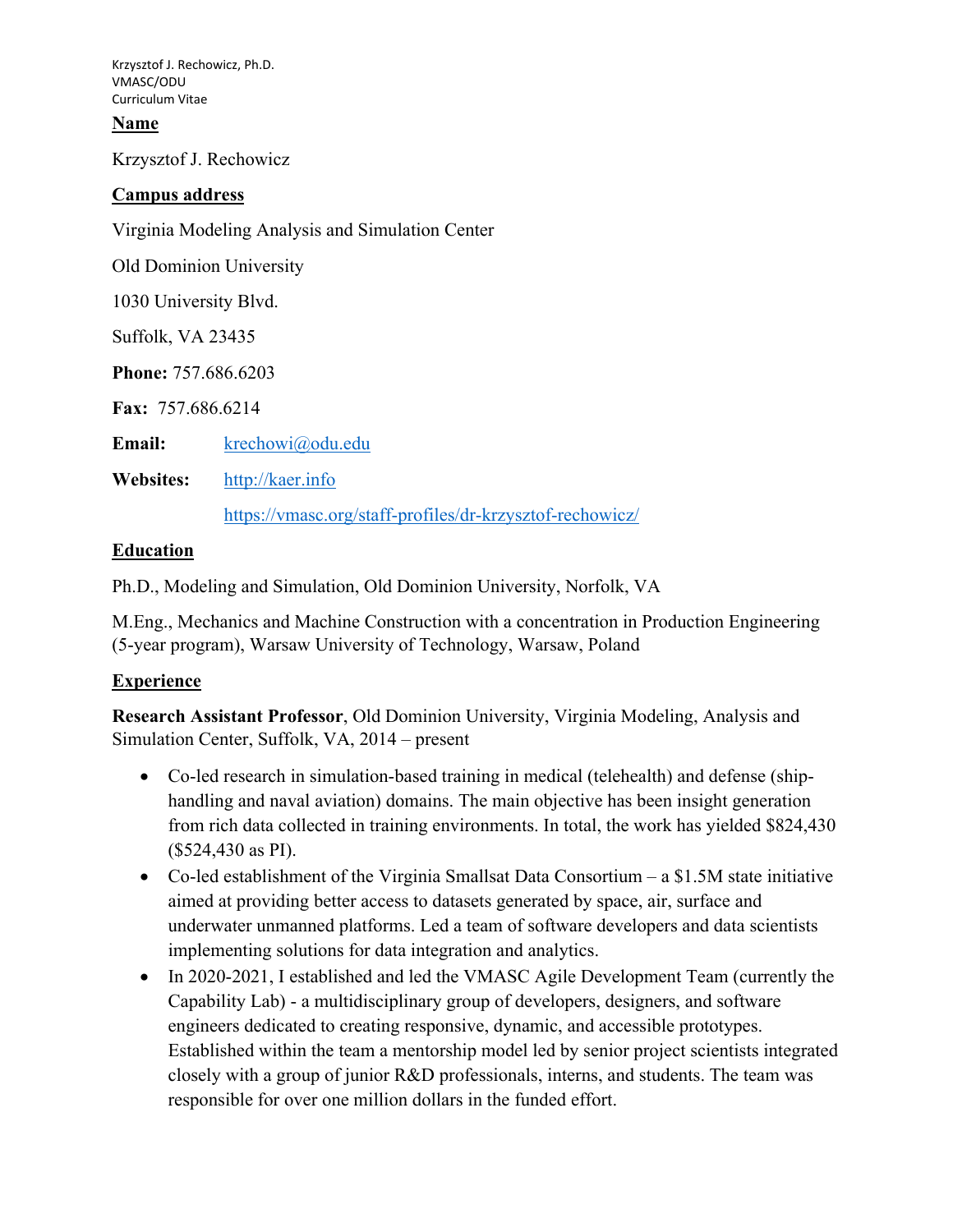- As the ODU representative to the Commonwealth Center for Advanced Manufacturing (CCAM), led and co-led research on applications of virtual and mixed reality, visualization, and computer vision to manufacturing. During two years in that position, I brought \$200,377 (\$150,407 as PI) in funded research.
- Promoted inclusion and accessibility as the guiding principles in research by incorporating inclusive and universal design in projects in various domains such as manufacturing (inclusive human-machine interfaces), cybersecurity (enabling cyber-trust in connected homes), and increasing independence of people with disabilities (leveraging IoT and sensor data for daily living skills support).

**Adjunct Research Assistant Professor**, Eastern Virginia Medical School, Department of Pathology and Anatomy, Norfolk, VA, 2021 – present

- Led research on applications of natural language processing to generate insight into medical students' empathy and humanism based on reflective writing in a gross anatomy course.
- Led the development of a VR-based experience for medical students presenting a story of the living anatomical donor in the context of anatomical dissection. The experience was meant to establish a student-donor relationship, increase empathy and amplify learning outcomes.

**Adjunct Assistant Professor**, Old Dominion University, Department of Computational Modeling and Simulation Engineering, Norfolk, VA, 2013 – present

• Advised masters and doctoral students from several departments and colleges.

**Postdoctoral Research Associate**, Old Dominion University, Department of Modeling, Simulation & Visualization Engineering, Norfolk, VA, 2012 – 2014

- Developed the prototype of the Nuss procedure simulator in collaboration with the Children's Hospital of the King's Daughters in Norfolk, VA.
- Proposed a method for chest shape change evaluation during minimally and non-invasive pectus excavatum treatment. The method used 3D scanning which removed the need for imaging techniques utilizing ionizing radiation.

# **Student Mentoring**

# *Doctoral Thesis: Member*

Christoph Tremel. Chair: Dean Krusienski. Completed Spring 2019. *Estimating Cognitive Workload in an Interactive Virtual Reality Environment using Electrophysiological and Kinematic Activity*. Biomedical Engineering. Old Dominion University, Norfolk, VA.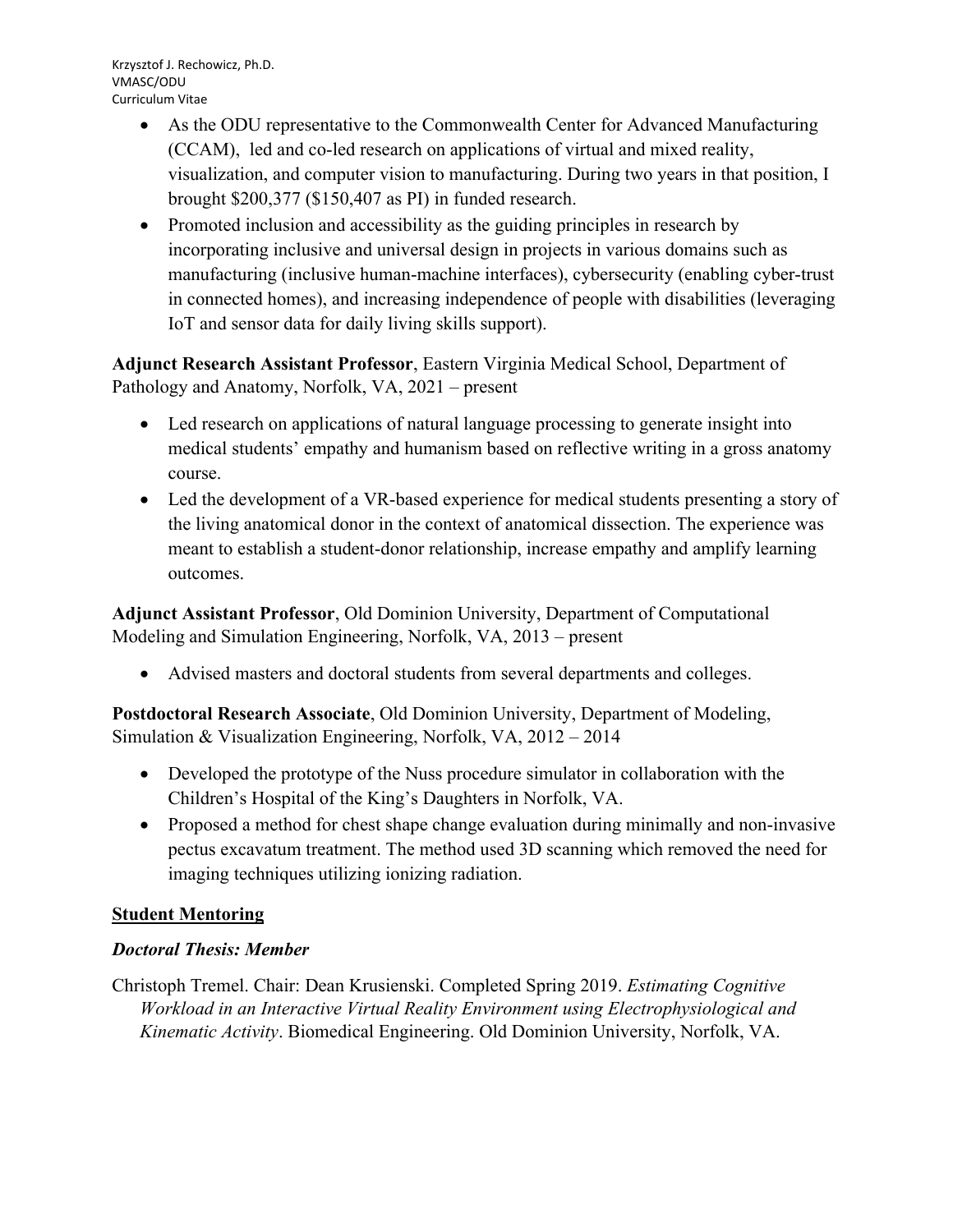- Yaser Sendi. Chair: Eric Weisel. Ongoing. *Utilizing Biometric Sensors Within Merchant Maritime Simulation-Based Assessment*. Computational Modeling and Simulation Engineering Department. Old Dominion University, Norfolk, VA.
- Alex Nielsen. Chair: Daniel Richards. Ongoing. Building Cathedrals of Data: Organizational, Curricular, And Technological Challenges Facing UX Practitioners in the Field of Technical Communication. English. Old Dominion University, Norfolk, VA.

## *Master's Thesis Project: Chair*

Meaghan Mozingo. Completed Spring 2022. *Display Aid as a Means to Enhance Accessibility for Live Theater*. Humanities. Old Dominion University, Norfolk, VA.

## *Master's Thesis: Member*

Matthew Gray. Chair: Jiang Li. Ongoing. *Emotion Detection Using an Ensemble Model Trained on Physiological Signals and the Inferred Arousal-Valence Space*. Electrical and Computer Engineering. Old Dominion University, Norfolk, VA.

## *Students Mentored under Funded Research Projects as PI or Co-PI*

(\* / \*\*) Graduate / Undergraduate

Jemison Goforth\*\*, Virtual Reality Design. Shenandoah University, Winchester, VA. Meaghan Mozingo\*, Institute for the Humanities, Old Dominion University, Norfolk, VA. Marie Eagan\*, Department of English, Old Dominion University, Norfolk, VA. Bradley Weber\*\*, Game Studies and Design, Old Dominion University, Norfolk, VA. Holly Tenaglia\*, School of Nursing, Old Dominion University, Norfolk, VA. Brandon Feldhaus\*\*, Dept. of Computer Science, Old Dominion University, Norfolk, VA. Russell Moore\*\*, Christopher Newport University, Newport News, VA. Tobin Zheng\*\*, Dept. of Computer Science, Old Dominion University, Norfolk, VA. Simone Verela\*, School of Nursing, Old Dominion University, Norfolk, VA. Ray Loranger\*\*, Department of Psychology, Old Dominion University, Norfolk, VA. Matthew Gray\*, Dept. of Electrical and Computer Engineering, Old Dominion University, Norfolk, VA. Jessica Cordner\*\*, Dept. of Electrical and Computer Engineering, Old Dominion University, Norfolk, VA. James Unverricht\*, Dept. of Psychology, Old Dominion University, Norfolk, VA. Kevin O'Brien\*\*, Dept. of Computer Science, Old Dominion University, Norfolk, VA. Sequin Dong\*, Dept. of Mechanical and Aerospace Engineering, Old Dominion University, Norfolk, VA. Wei-Wen Hsu\*, Dept. of Electrical and Computer Engineering, Old Dominion University, Norfolk, VA. David DeLeon\*\*, Department of Mechanical Engineering Technology, Old Dominion

University, Norfolk, VA.

Fredous Gambo\*, Digital & Lifespan Communication, Old Dominion University, Norfolk, VA.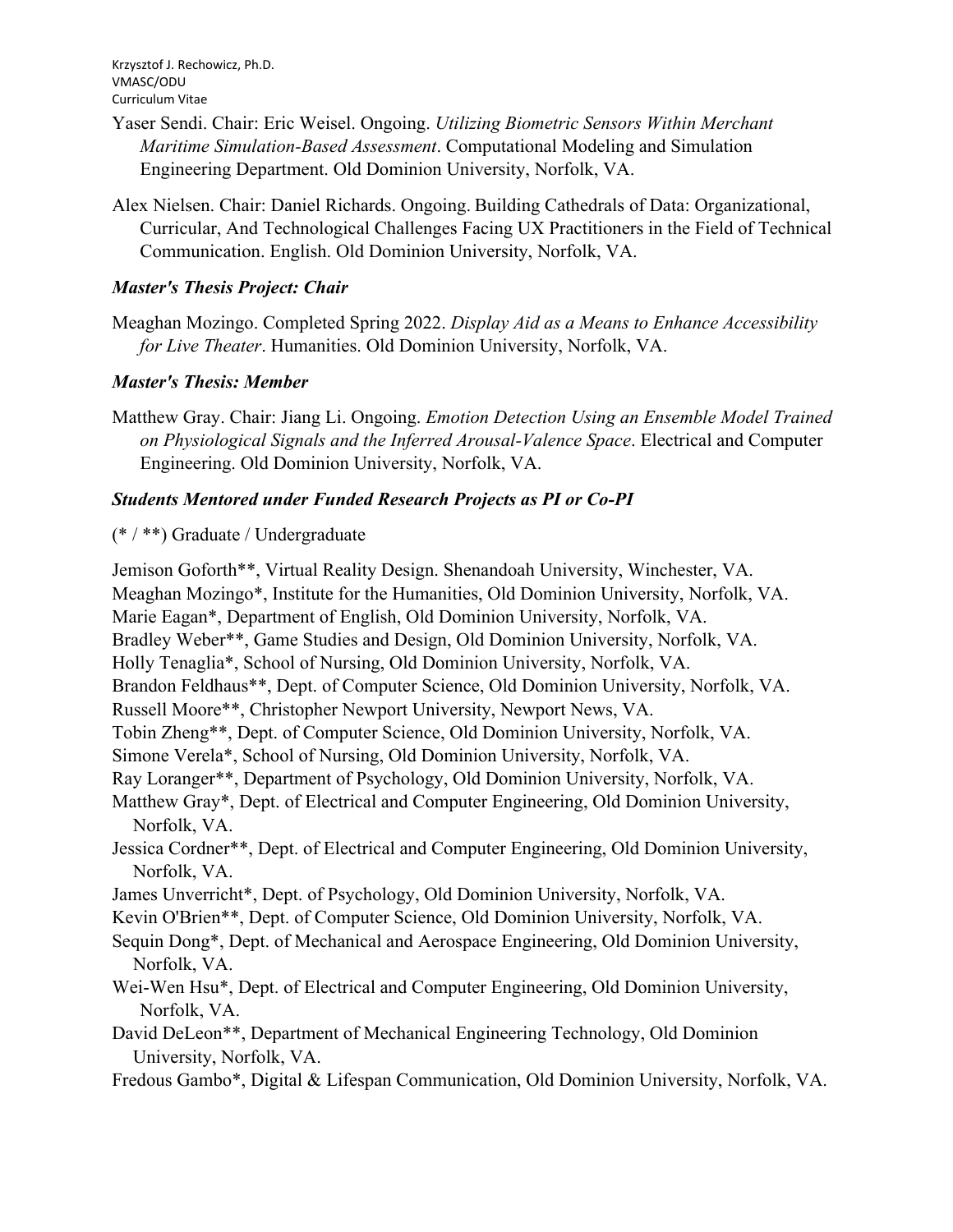#### **Publications**

 $(*$  / \*\*) Graduate / Undergraduate student at the time of publication

#### **Journal Publications**

**Key:** IF: Impact Factor / CS: CiteScore / ND: No Data

- **K. J. Rechowicz** and C. A. Elzie, "Using natural language processing to explore health profession student reflections about the significance of anatomy to themselves and their donors' lives," *Anatomical Sciences Education* (2021 IF: 5.958, 2021 CS: 7.2)*, Special Edition AI in Anatomy Education,* 2022. [in revision]
- C. Elzie, H. Tenaglia\*, M. Eagan\*, and **K. Rechowicz**, "Development of a cinemagraphic life story of anatomical donor to generate student appreciation and responsibility," *The FASEB Journal* (2020 IF: 5.191, 2020 CS: 6.1)*,* vol. 36, no. S1, 2022. Google Scholar Cite Count: 0
- **K. J. Rechowicz**, J. B. Shull, M. M. Hascall, S. Y. Diallo, and K. J. O'Brien\*\*, "Internet-of-Things Devices in Support of the Development of Echoic Skills among Children with Autism Spectrum Disorder," *Sensors* (2020 IF: 3.567, 2021 CS: 6.4)*,* vol. 21, no. 13, p. 4621, 2021. Google Scholar Cite Count: 0
- A. Soroczyński, P. Czyżewski, and **K. Rechowicz**, "Defects analysis of seat belt tensioner cast body," *Welding* Technology *Review* (IF: ND, CS: ND)*,* vol. 92 (2), pp. 33-38, 2020. Google Scholar Cite Count: 0
- C. Tremmel\*, C. Herff, T. Sato, **K.J. Rechowicz**, Y. Yamani, and D. Krusienski, "Estimating Cognitive Workload in an Interactive Virtual Reality Environment using EEG," *Frontiers in Human Neuroscience* (2017 IF: 3.209, 2020 CS: 5.1), vol. 13, p. 401, 2019. Google Scholar Cite Count: 43
- A. Soroczynski, R. Haratym, **K. J. Rechowicz**, "Energy intensity as an ecological factor in the selection of the manufacturing process," *Welding Technology Review* (IF: ND, CS: ND), 91, no. 3, 2019. Google Scholar Cite Count: 3
- M. F. Obeid\*, N. Kidane\*, **K. J. Rechowicz**, S. Chemlal, R. E. Kelly, and F. D. McKenzie, "Validation of an Objective Assessment Instrument for Non-Surgical Treatments of Chest Wall Deformities," *Stud Health Technol Inform* (2022 IF: 0.678, 2020 CS: 1.2)*,* vol. 220, pp. 273-80, 2016. Google Scholar Cite Count: 11
- **K. J. Rechowicz**, M. F. Obeid\*, S. Chemlal, and F. D. McKenzie, "Simulation of the Critical Steps of the Nuss Procedure," *Computer Methods in Biomechanics and Biomedical Engineering: Imaging & Visualization* (2020 IF: 2.269, 2020 CS: 3.4), vol. 3, no. 4, pp. 1-15, 2014. Google Scholar Cite Count: 5
- **K. J. Rechowicz** and F. D. McKenzie, "Development and validation methodology of the Nuss procedure surgical planner," *Simulation* (2020 IF: 1.337, 2020 CS: 3), vol. 89, pp. 1474- 1488, 2013. Google Scholar Cite Count: 10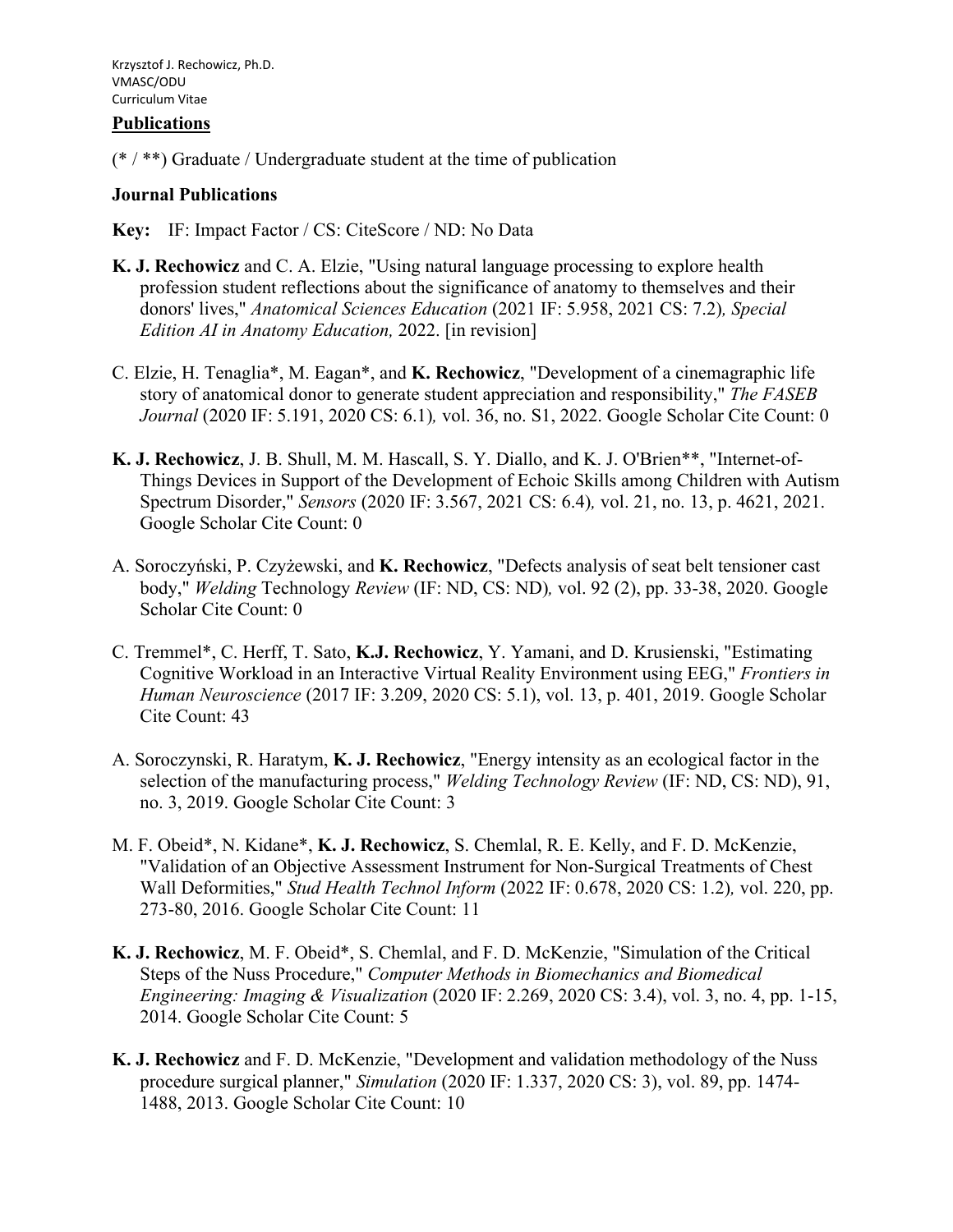- Y. Yoon\*, X. Sun, J.-K. Huang, G. Hou, **K. J. Rechowicz**, and F. D. McKenzie, "Designing Natural-Tooth-Shaped Dental Implants based on Soft-Kill Option Optimization," *Computer-Aided Design and Applications* (IF: ND, 2020 CS: 1.5), vol. 10, no. 1, pp. 59-72, 2013. Google Scholar Cite Count: 15
- **K. J. Rechowicz**, F. D. McKenzie, S. Y. Bawab, and R. Obermeyer, "Evaluation of Fatigue for a Pectus Bar Removal Surgical Tool Design for a Safe Clinical Practice Use Setting," *Computer-Aided Design and Applications* (IF: ND, 2020 CS: 1.5), vol. 10, no. 1*,* pp. 78-81, 2013. Google Scholar Cite Count: 2
- **K. J. Rechowicz\***, F. D. McKenzie, S. Y. Bawab, and R. Obermeyer, "Application of CAD Analysis to Update the Design for a Pectus Excavatum Bar Extraction Tool," *Computer-Aided Design and Applications* (IF: ND, 2020 CS: 1.5)*,* vol. 9, pp. 227-234, 2012. Google Scholar Cite Count: 2

### **Peer-reviewed Conference Publications**

- R. Siegfried, T. Mueller, M. Burgess, and **K. J. Rechowicz**, "Providing Better Feedback to Aviators through Automated Human Performance Analysis," in *Proceedings of the 2021 Interservice/Industry Training, Simulation, and Education Conference (I/ITSEC)*, Orlando, FL, 2021. Acceptance rate: 75%. Google Scholar Cite Count: 0
- D. Wittkower, S. Blackmon, **K. J. Rechowicz**, and H. Herdegen\*, "Developing IoT Systems and Devices for Trust by Users with Disabilities," in *Proceedings of the IEEE International Symposium on Technology and Society (ISTAS)*, Waterloo, Ontario, Canada (virtual event), 2021. Acceptance rate: ND. Google Scholar Cite Count: 0
- S. Y. Diallo, C. J. Lynch\*, **K. J. Rechowicz**, and G. Zacharewicz, "How to create empathy and understanding: narrative analytics in agent-based modeling," in *Proceedings of the 2018 Winter Simulation Conference*, Goethenburg, Sweden, 2018. Acceptance rate: 70%. Google Scholar Cite Count: 3
- **K. J. Rechowicz**, S. Y. Diallo, D. A. Knowles Ball\*, and J. Solomon, "Designing Modeling and Simulation User Experiences: An Empirical Study Using Virtual Art Creation," in *Proceedings of the 2018 Winter Simulation Conference*, Gothenburg, Sweden, 2018. Acceptance rate: 70%. Google Scholar Cite Count: 3
- **K. J. Rechowicz**, S. Y. Diallo, H. M. Garcia, J. B. Shull, and B. Cvijetic, "Making digital sense[s]: fundamentals," in *Proceedings of the Annual Simulation Symposium*, Baltimore, Maryland, 2018. Acceptance rate: ND. Google Scholar Cite Count: 4
- **K. J. Rechowicz**, H. Garcia, "Process-Driven Framework for Augmented Reality in a Manufacturing Environment," in *Proceedings of the 15th International Conference on Modeling and Applied Simulation*, the 13th International Multidisciplinary Modeling &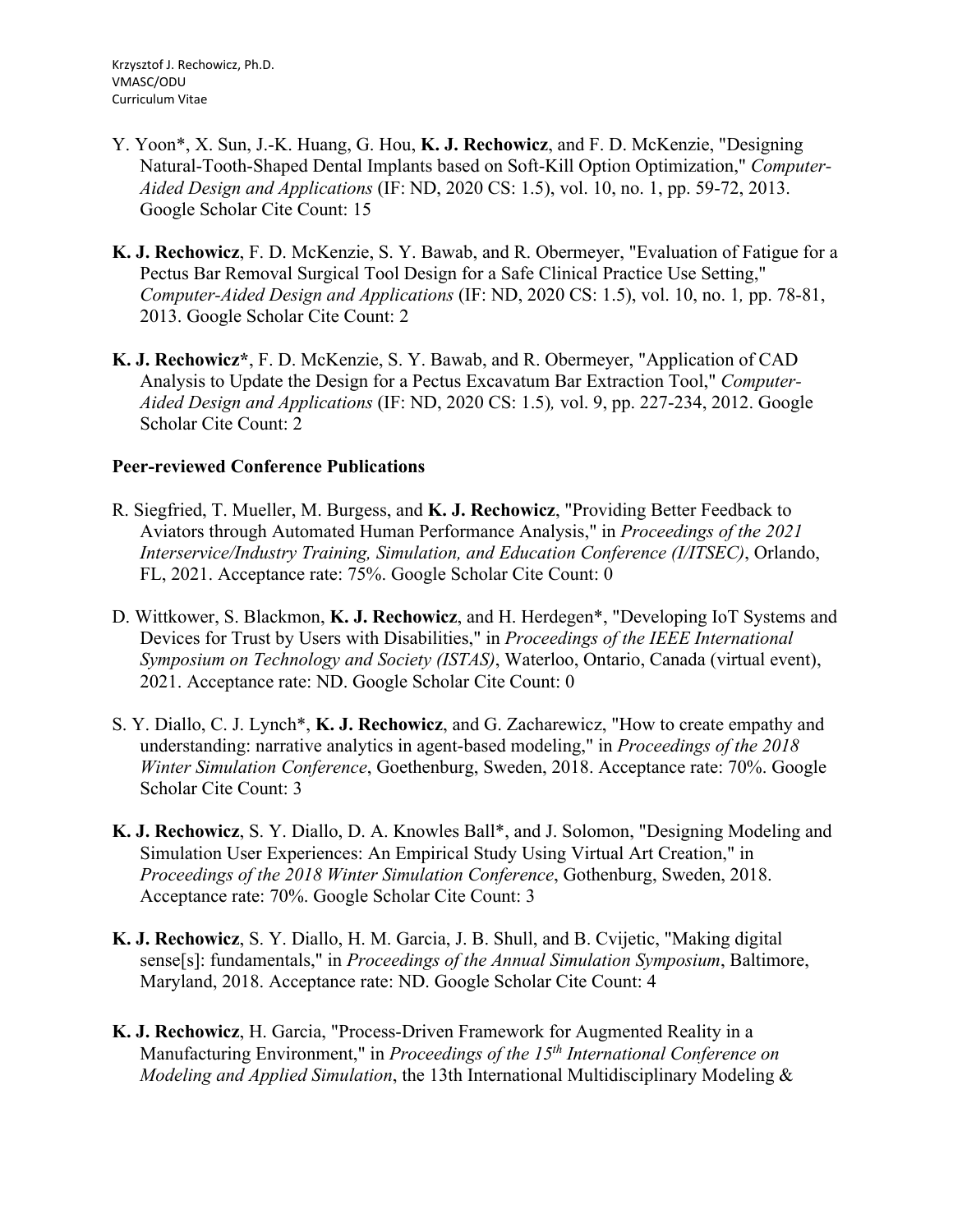Simulation Multiconference, Cyprus, September 26-28, 2016. Acceptance rate: ND. Google Scholar Cite Count: 3

- M. F. Obeid\*, E. Heo\*, **K. J. Rechowicz**, R. E. Kelly, F. D. McKenzie, "Towards a Hybrid Virtual/Physical Nuss Procedure Surgical Simulator," in *Proceedings of the International Workshop on Innovative Simulation for Healthcare*, the 12th International Multidisciplinary Modeling & Simulation Multiconference, Bergeggi, Italy, September, 21-23 2015. Acceptance rate: ND. Google Scholar Cite Count: 3
- M. F. Obeid\*, S. Chemlal\*, **K. J. Rechowicz**, E. Heo, R. E. Kelly, F. D. McKenzie, "Improvement of a Virtual Pivot for Minimally Invasive Surgery Simulators using Haptic Augmentation," *Augmented Environments for Computer-Assisted Interventions, Lecture Notes in Computer Science*, pp. 70-79, Springer International Publishing, 2014. Acceptance rate: 65%. Google Scholar Cite Count: 2
- M. F. Obeid\*, **K. J. Rechowicz**, F. D. McKenzie, "Incorporating Reflection for Real-Time Multi-Configuration Haptic-Interactive Virtual Environments, "in *Proceedings of the 46th Summer Computer Simulation Conference*, Monterey, California, July 6-10, 2014. Acceptance rate: ND. Google Scholar Cite Count: 2
- S. Chemlal\*, **K. J. Rechowicz**, M. F. Obeid, R. Kelly, and F. D. McKenzie, "Developing Clinically Relevant Aspects of the Nuss Procedure Surgical Simulator," *Studies in Health Technology and Informatics, Medicine Meets Virtual Reality 21,* vol. 196, pp. 51-55, 2014. Acceptance rate: ND. Google Scholar Cite Count: 8
- **K. J. Rechowicz**, M. F. Obeid\*, and F. D. McKenzie, "Patient-Specific Modeling of Pectus Excavatum for the Nuss Procedure Simulation," *Bio-Imaging and Visualization for Patient-Customized Simulations, Lecture Notes in Computational Vision and Biomechanics*, vol. 13, J. M. R. S. Tavares, X. Luo, and S. Li, Eds., ed, 2014. Acceptance rate: ND. Google Scholar Cite Count: 8
- **K. J. Rechowicz** and F. D. McKenzie, "A strategy for simulating and validating the Nuss procedure for the minimally invasive correction of pectus excavatum," in *Biomedical Engineering and Informatics (BMEI), 2011 4th International Conference on*, 2011, pp. 2370- 2374. Acceptance rate: ND. Google Scholar Cite Count: 2
- **K. J. Rechowicz\***, R. Kelly, M. Goretsky, F. W. Frantz, S. B. Knisley, D. Nuss, and F. D. McKenzie, "A Design for Simulating and Validating the Nuss Procedure for the Minimally Invasive Correction of Pectus Excavatum," in *Proceedings of Medicine Meets Virtual Reality 18*, Newport Beach, 2011. Acceptance rate: ND. Google Scholar Cite Count: 6
- **K. J. Rechowicz\***, F. D. McKenzie, S. Y. Bawab, and R. Obermeyer, "Optimized surgical tool for pectus bar extraction," in *Engineering in Medicine and Biology Society (EMBC), 2010 Annual International Conference of the IEEE*, 2010, pp. 1254-1257. Acceptance rate: ND. Google Scholar Cite Count: 2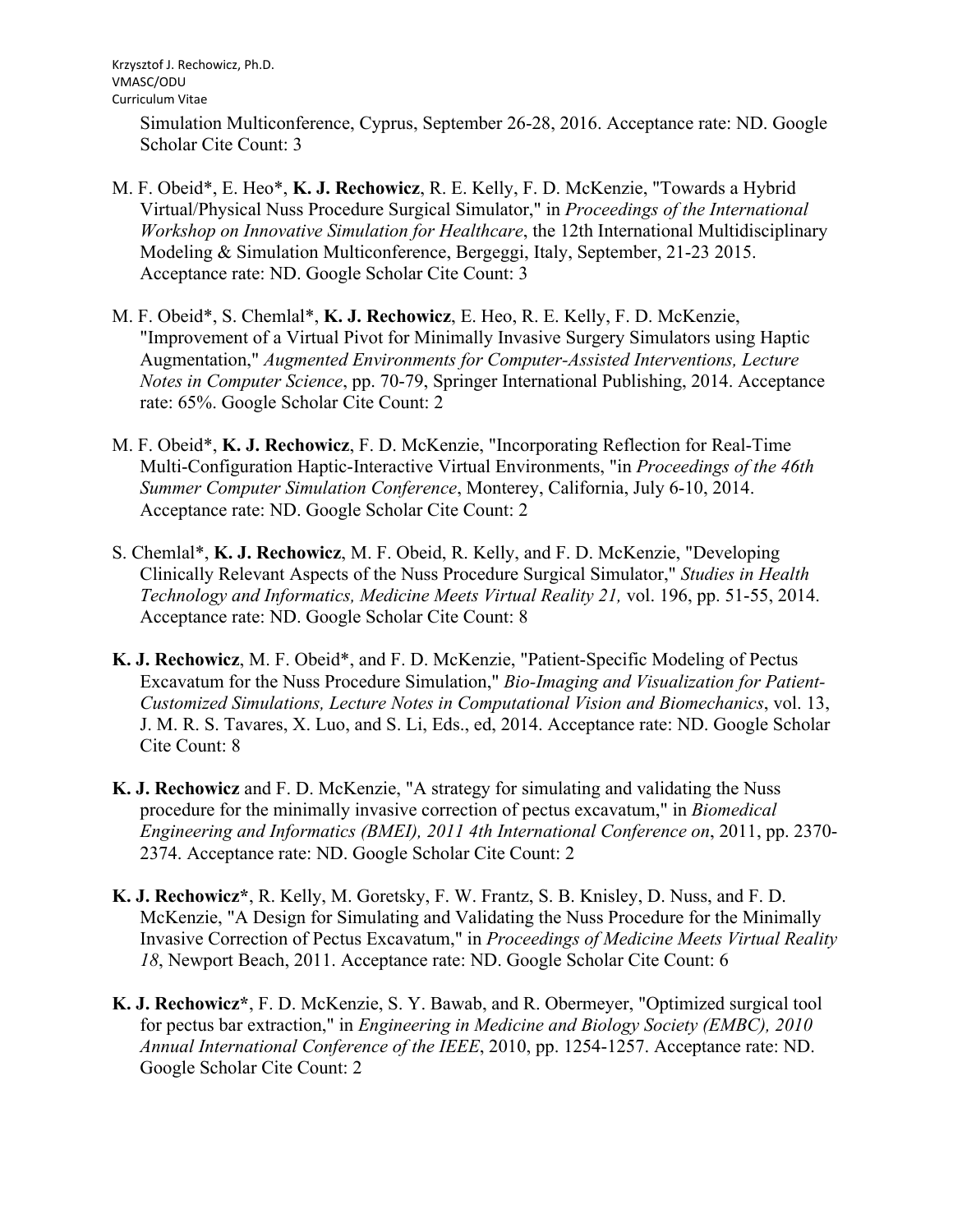- **K. J. Rechowicz\***, R. Kelly, M. Goretsky, F. Frantz, S. Knisley, D. Nuss, and F. D. McKenzie, "Development of an average chest shape for objective evaluation of the aesthetic outcome in the Nuss procedure planning process," in *Proceedings of Southern Biomedical Engineering Conference*, College Park, MD, USA, 2010. Acceptance rate: ND. Google Scholar Cite Count: 7
- **K. J. Rechowicz\***, F. McKenzie, Z. Yan, S. Bawab, and S. Ringleb, "Investigating an approach to identifying the biomechanical differences between intercostal cartilage in subjects with pectus excavatum and normals in vivo: preliminary assessment of normal subjects," in *Proceedings of SPIE Medical Imaging 2009 Conference*, Orlando, Florida, USA, 2009. Acceptance rate: 68%. Google Scholar Cite Count: 2

## **Patents**

F. McKenzie, S. Bawab, K. Rechowicz, and R. Obermeyer, "Surgical tool for pectus bar extraction," US Patent 8,632,549, 2014.

## **Grants-Awarded**

## **As PI**

- Program for Undergraduate Research and Scholarship: Development of a domain-specific lexicon from medical students' reflections in a gross anatomy course (2022-2023). K. Rechowicz (VMASC/ODU, PI). Old Dominion University, \$10,000. 100% of Credit.
- IRAD: TrustUp Application for Enabling Cyber-Trust in Connected Homes (2021-2022). K. Rechowicz (VMASC/ODU, PI). Old Dominion University, \$26,581. 25% of Credit.
- IRAD: Living Donor VR Experience (2021). K. Rechowicz (VMASC/ODU, PI). Old Dominion University, \$18,170. 20% of Credit.
- IRAD: Intelligent Tutoring System Design, Infrastructure, and Services (2021-2022). K. Rechowicz (VMASC/ODU, PI). Old Dominion University, \$232,142. 30% of Credit.
- IRAD: Telehealth Etiquette Trainer with Real-Time Feedback and Post-Visit Assessment (2019- 2021). K. Rechowicz (VMASC/ODU, PI). Old Dominion University, \$81,538. 100% of Credit.
- Repurposing Computational Analyses of Tactics for Training Assessments Phase II (2019-2020). K. Rechowicz (VMASC/ODU, PI). Prevailance Inc., \$150,000. 50% of Credit.
- Repurposing Computational Analyses of Tactics for Training Assessments Phase I & Option (2018-2019). K. Rechowicz (VMASC/ODU, PI). Prevailance Inc., \$60,750. 100% of Credit.
- Machining Process Monitoring (2016). K. Rechowicz (VMASC/ODU, PI). Commonwealth Center for Advanced Manufacturing, \$64,000.00. 40% of Credit.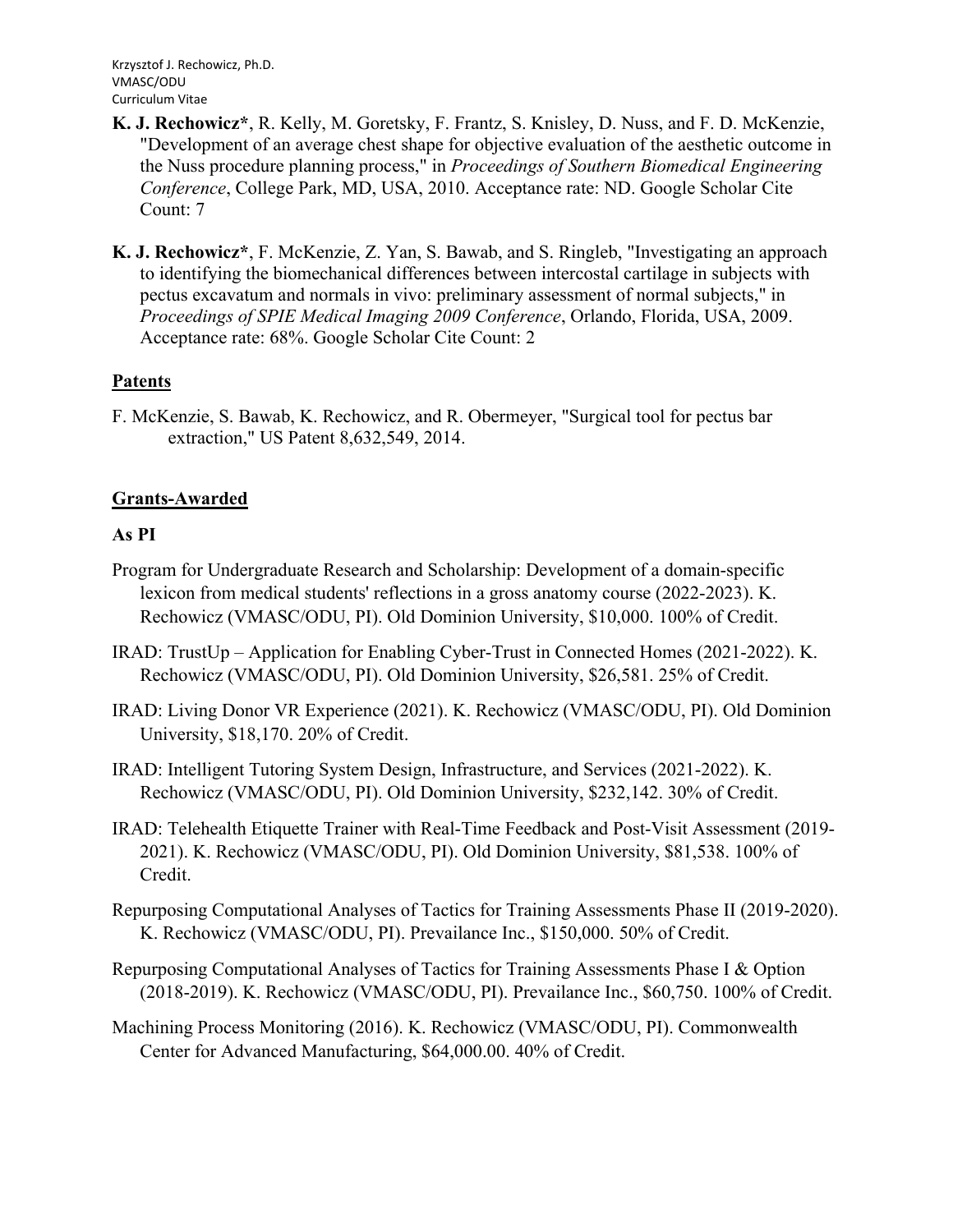- Smartphone-based System for Manual and Semi-Automatic Tool Wear Inspection based on 2D images (2015). K. Rechowicz (VMASC/ODU, PI). Commonwealth Center for Advanced Manufacturing, \$14,500.00. 100% of Credit.
- Augmented Reality for Process Control (2015-2016). K. Rechowicz (VMASC/ODU, PI). Commonwealth Center for Advanced Manufacturing, \$71,907.00. 60% of Credit.

# **As Co-PI**

- GROW M&S: Enhancing Graduate Research Opportunities and Workforce Readiness in Modeling and Simulation (2021-2024). J. Johnson (VMASC/ODU, PI). U.S. Dept. of Education, \$1,151,446. 7% of Credit.
- Philosophical Thought Experiments in Virtual Reality (2021). A. Kissel (ODU, PI). National Endowment for the Humanities, \$100,000. 25% of Credit.
- Human-Machine Accessible Interfaces for Industry 5.0 (2021-2022). H. Garcia (VMASC/ODU, PI). Old Dominion University, \$50,000. 13% of Credit.
- Distributed Secure Live, Virtual, and Constructive (LVC) Air Combat System Training Environment (SLATE) (2020-2021). E. Weisel (VMASC/ODU, PI). Circadence, \$700,000. 30% of Credit.
- Trust, Interoperability and Inclusion: A Framework for Creating Cyber-Trust in Connected Homes (2021-2022). Stephanie Blackmon (William&Mary, PI). Coastal Virginia Cybersecurity Initiative, Total amount: \$150,000, ODU: \$54,400. Note: Proposal submitted directly to CoVA CCI without ODURF-prepared budget. No formal credit split. Assumed: 50% of Credit.
- Modeling Religious Change (2020-2022). Saikou Diallo (VMASC/ODU, PI). John Templeton Foundation, Total amount: \$3,998,981, ODU: \$420,627. 50% of Credit.
- Advanced Ship-Handling Simulators Phase II (2020-2022), E. Weisel (VMASC/ODU, PI). D'Angelo Technologies LLC, \$450,000. 20% of Credit.
- Human-Machine Accessible Interfaces for Intelligent Factory (2020). H. Garcia (VMASC/ODU, PI), Old Dominion University Innovation Fund, \$50,000. 30% of Credit.
- Virginia SmallSat Data Consortium (2020-2022). Saikou Diallo (VMASC/ODU), PI)., Virginia Research Investment Fund, Total amount: \$1,500,000, ODU: \$746,081. 50% of Credit.
- NATO Innovation Hub Synthetic Environment for Testing and Evaluation Study (2019). Jose Padilla (VMASC/ODU,PI). NATO Innovation Hub, \$40,000. 25% of Credit
- Naval Special Warfare Command Modeling and Simulation (2018), H. Garcia (VMASC/ODU, PI). Naval Special Warfare Group One, \$40,000. 32% of Credit.
- Integration of Visualization and Lava-3DI (2014-2015). Yuzhong Shen (ODU, PI). Commonwealth Center for Advanced Manufacturing, \$49,970.00. 40% of Credit.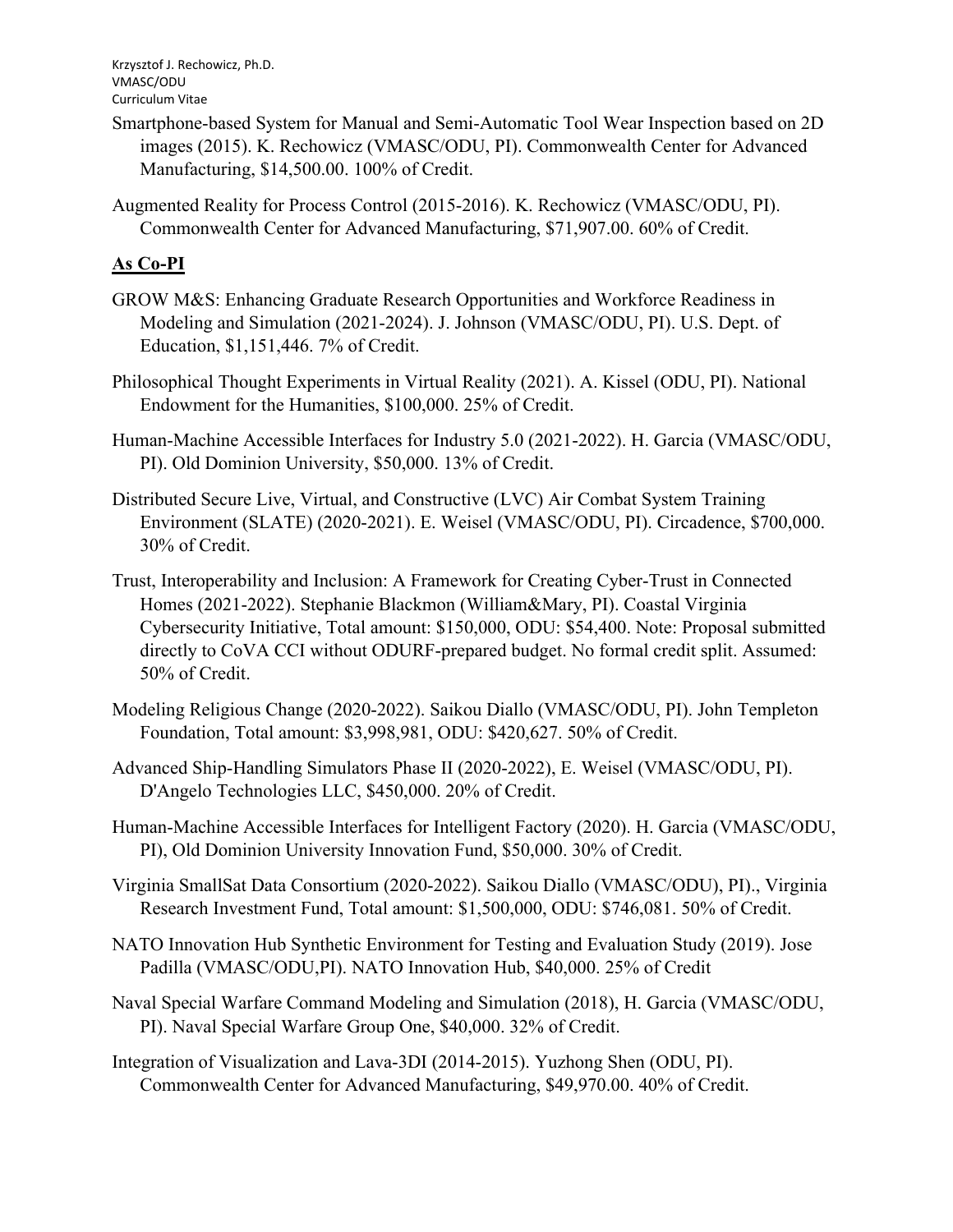#### **Grants – Not Awarded**

### **As PI**

- Development of Inclusive and Accessible Experimental Environment for Educating and Enabling People with Autism Spectrum Disorder to Live Independently (2022). K. Rechowicz (VMASC/ODU, PI). Amazon Research Grant, \$80,000. 70% of Credit.
- Towards Computer-assisted Telehealth Etiquette Training: Healthcare Professional Intent Classification and Virtual Encounter Modeling (2020-2021). K. Rechowicz (VMASC/ODU, PI). The Jeffress Trust, \$100,000. 33% of Credit.
- NAVY SBIR N193-A03: AR platform for training and maintenance operations Phase I (2020). K. Rechowicz (VMASC/ODU, PI). Ario, \$36,000, 50% of Credit.
- SBIR: Training Cycle Enhancement: Flexible interface for implementing trainee state-driven customizations of virtual training environments (2019-2020). K. Rechowicz (VMASC/ODU, PI). Prevailance, Inc., \$15,272. 100% of Credit.
- Visualizing the Deep Past (2019-2020). K. Rechowicz (VMASC/ODU, PI). Center for Mind and Culture, \$215,517. 100% of Credit.
- Web-based Virtual Reality Experience of the Barry Art Museum at Old Dominion University (2017). K. Rechowicz (VMASC/ODU, PI). Old Dominion University, \$20,563. 40% of Credit.
- Surgical Tool for Pectus Bar Extraction (2016-2017). K. Rechowicz (VMASC/ODU, PI). Center for Innovative Technology, \$100,000. 70% of Credit.
- National Instruments Academic Research Grant (2015-2016). K. Rechowicz (VMASC/ODU, PI). National Instruments, \$47,976. 75% of Credit.

## **As Co-PI**

- Attentional Control and Audio/Visual Retention of Students for the Design of Accessible Classrooms (2020-2021). S. Jayarathna (ODU, PI). The Jeffress Trust, \$100,000. 25 % of Credit.
- Philosophical Thought Experiments in Virtual Reality (2020). A. Kissel (ODU, PI). Virginia Humanities Society, \$10,000. 25% of Credit.
- The Virtual Informal Access to STEM Disciplines project (viaSTEM) (2020-2022). J. Padilla (VMASC/ODU, PI). NSF, \$104,623. 35% of Credit.
- III: Small: Simulated Learning Environment (SLE) for the Inclusive and Accessible Classroom of the Future (2020-2021). S. Jayarathna (ODU, PI). NSF, \$500,000. 25% of Credit.
- REU Site: Undergraduate Research Experiences in Data Science (2020-2023). S. Jayarathna (ODU, PI). NSF, \$326,213. 10% of Credit.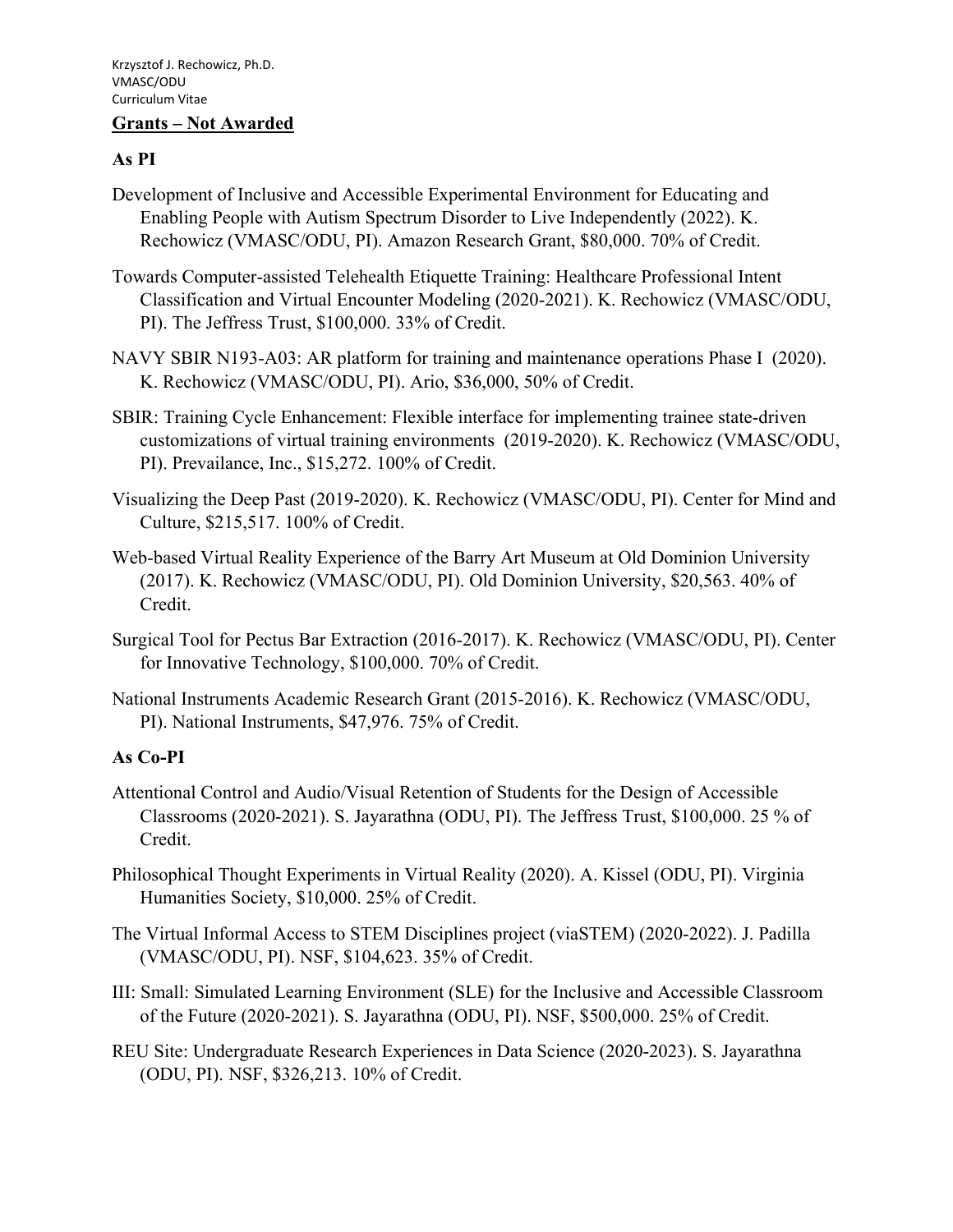- An Integrated Simulation Environment for Multi-Modal Sensing and Predicting Brain Health (2020-2021). S. Jayarathna (ODU, PI). NASA TRISH BRASH, Total amount: \$744,117, ODU amount: 472,693. 30% of Credit.
- The Virtual Informal Access to STEM Disciplines project (viaSTEM) (2019-2020). J. Padilla (VMASC/ODU, PI). Center for Mind and Culture, \$223,645. 33% of Credit.
- CHS: Medium: Collaborative Research: Enhancing the Virtual Reality Experience via EEG User-state Feedback (2019-2023). Y. Yamani (ODU, PI). NSF, \$594,673. 50% of Credit.
- Open-Source-potentiated, 3D Multimodal Ultrasound and Machine Learning-based Planning for Robotic Breast Tumor Surgery (2019-2021). M. Audette (ODU, PI). Commonwealth Health Research Board, \$200,000.00. 20% of Credit.
- NCS-FO: Enhancing the Virtual Reality Experience via EEG User-state Feedback (2018-2022). D. Krusienski (ODU, PI). NSF, \$714,774. 15% of Credit.
- Religious Projections (2018-2021). S. Diallo (VMASC/ODU, PI). Center for Mind and Culture, \$650,000. 30% of Credit.
- The Virtual Informal Access to STEM Disciplines project (viaSTEM) (2018-2020). S. Diallo (VMASC/ODU, PI). Center for Mind and Culture, \$1,188,932. 34% of Credit.
- Composite Conceptual Designs Using Smart Semantic Objects Ecosystem (2017-2019). E. Weisel (VMASC/ODU). DARPA, \$997,840. 40% of Credit.
- Computer Vision-Based Expert System for Geometric Feature Recognition and Reconstruction for Data Flow between CAD and CAE (2018-2019). S. Diallo (VMASC/ODU, PI). MYMIC Inc., \$74,925. 34% of Credit.
- Visualizing the Deep Past: Activating human inquiry in relation to complex data sets through computer simulation and 3D visualization (2018-2021). S. Diallo (VMASC/ODU, PI). Center for Mind and Culture, \$1,245,508. 25% of Credit.
- Virtual Reality Enabled Treatment for Nightmare Disorder (2018-2023). S. Diallo (VMASC/ODU, PI). Boston University School of Medicine, \$2,184,685. 20% of Credit.
- Augmented Reality Based Simulation Framework for Personalized Trauma Response Training (2017-2019). M. Audette. Commonwealth Health Research Board, \$200,000. 20% of Credit.

## **Research Papers and Posters Presented at Professional Meetings**

- D. E. Wittkower, S. J. Blackmon, **K. Rechowicz**, and H. Herdegen\*, "Developing IoT systems and devices for trust by users with disabilities," in *2021 IEEE International Symposium on Technology and Society (ISTAS)*, 28-31 Oct. 2021.
- N. Kidane\*, S. Chemlal\*, M. F. Obeid\*, **K. J. Rechowicz**, F. D. McKenzie, R. E. Kelly, "Mobile Application for Objective Measurement of Pectus Excavatum Vacuum Bell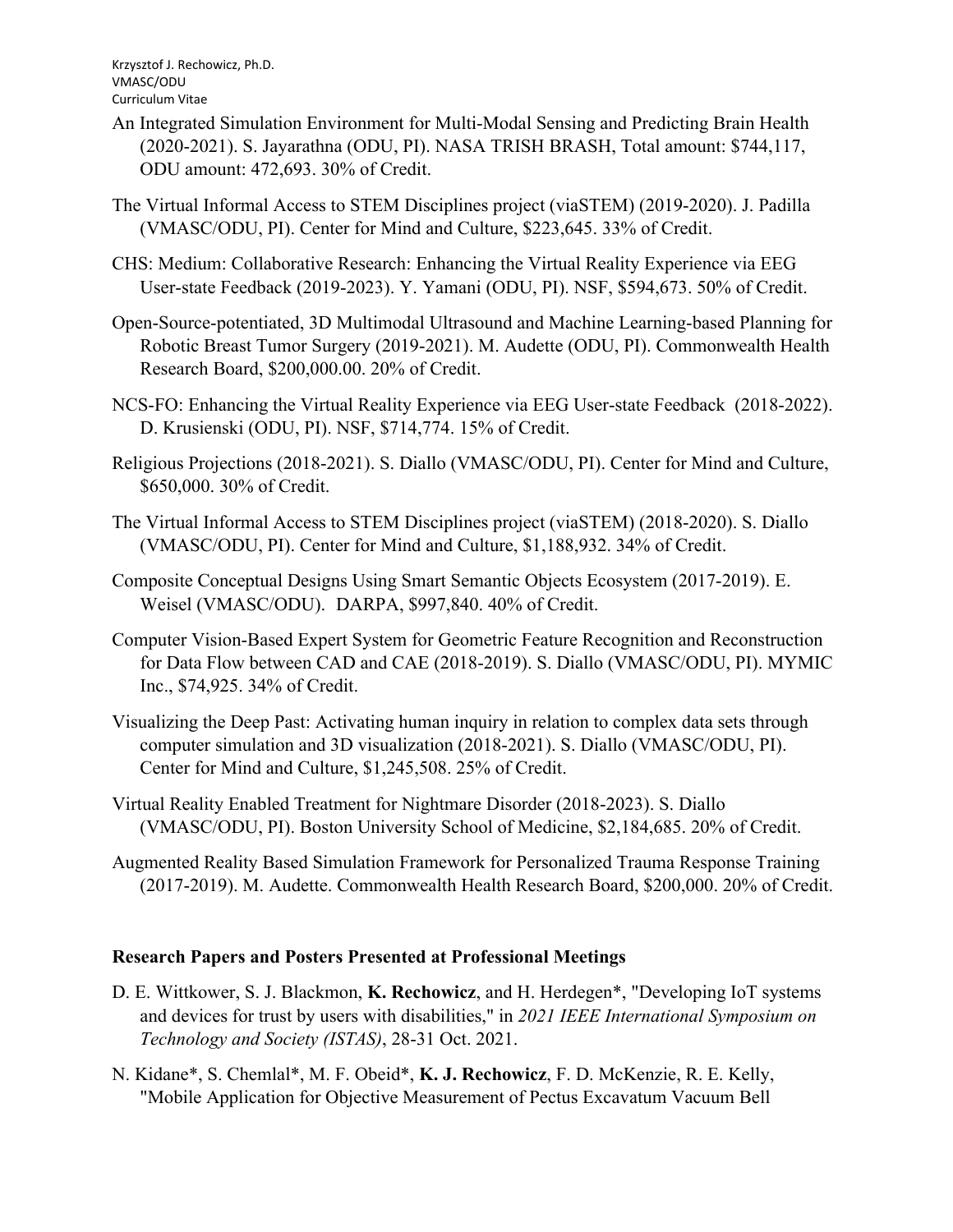Treatment," presented at the 2015 Spring Simulation Multi-Conference (SpringSim'15), Alexandria, VA, April 12 - 15, 2015.

- S. Chemlal\*, **K. J. Rechowicz**, M. F. Obeid\*, F. D. McKenzie, "Modeling Insertion Point for General Purpose Haptic Device Simulations for Minimally Invasive Surgeries," presented at the 2014 IEEE Symposium on 3D User Interfaces (3DUI 2014), Minneapolis, MN, March 29-30, 2014.
- **K. J. Rechowicz**, F. D. McKenzie, M. J. Goretsky, R. E. Kelly, and A. N. Deyerle, "Validation of Surface 3D Scanning for Measurement of Postsurgical Improvement following Nuss Procedure for Pectus Excavatum," presented at the 2013 Annual Clinical Congress of American College of Surgeons, Poster presentation, Washington D.C., October 6-10, 2013.
- **K. J. Rechowicz\***, R. Kelly, M. Goretsky, F. W. Frantz, S. B. Knisley, D. Nuss, and F. D. McKenzie, "Comparison of Pre- and Post-operative Scans as a Means to the Objective Measurement of Improvement of the Nuss Procedure and Validation of the Planning Process," presented at the International Meeting on Simulation in Healthcare, New Orleans, Louisiana, 2011.

## **In the News**

- Kennedy, A. (2022). VMASC Awarded \$1.15 Million from U.S. Department of Education for Graduate Research. News@ODU. Retrieved on May 17, 2022 from https://www.odu.edu/news/2022/1/vmasc\_doe\_grant#.YoPF0HXMKMo
- Larmagnac-Matheron, O. (2021). The Trolley Problem in Virtual Reality: Experience It! (in French). Retrived on May 1, 2022 from https://www.philomag.com/articles/le-dilemme-dutramway-en-realite-virtuelle-faites-lexperience
- Matzke-Fawcett, A. (2021). Joint ODU Project Aims to Help Bring a Moral Component to Technology. News@ODU. Retrieved on May 17, 2022 from https://www.odu.edu/news/2021/2/vmasc\_a\_l\_project#.YoPGI3XMKMo
- Hudson , S. (2018). ODU & CHKD Team Up to Help Kids with Sunken Chests. Retrieved on May 17, 2022 from https://www.wavy.com/news/odu-chkd-team-up-to-help-kids-withsunken-chests/
- O'Hallarn, B. (2016). VMASC Researchers Host Archaeologists from Around the World, Examining 3-D Visualization of Ancient Settlement. News@ODU. Retrieved on May 17, 2022 from https://www.odu.edu/news/2016/11/civilization\_visuali#.YolfWe7MJnI

# **University Service**

• Between 2014-2016, the ODU on-site representative at the Commonwealth Center for Advanced Manufacturing in Disputanta, VA. Interacted and collaborated with 25+ industry and university members. Involved in identifying challenges that industry members face in the advanced manufacturing domain and building collaborative research teams for industry-funded projects.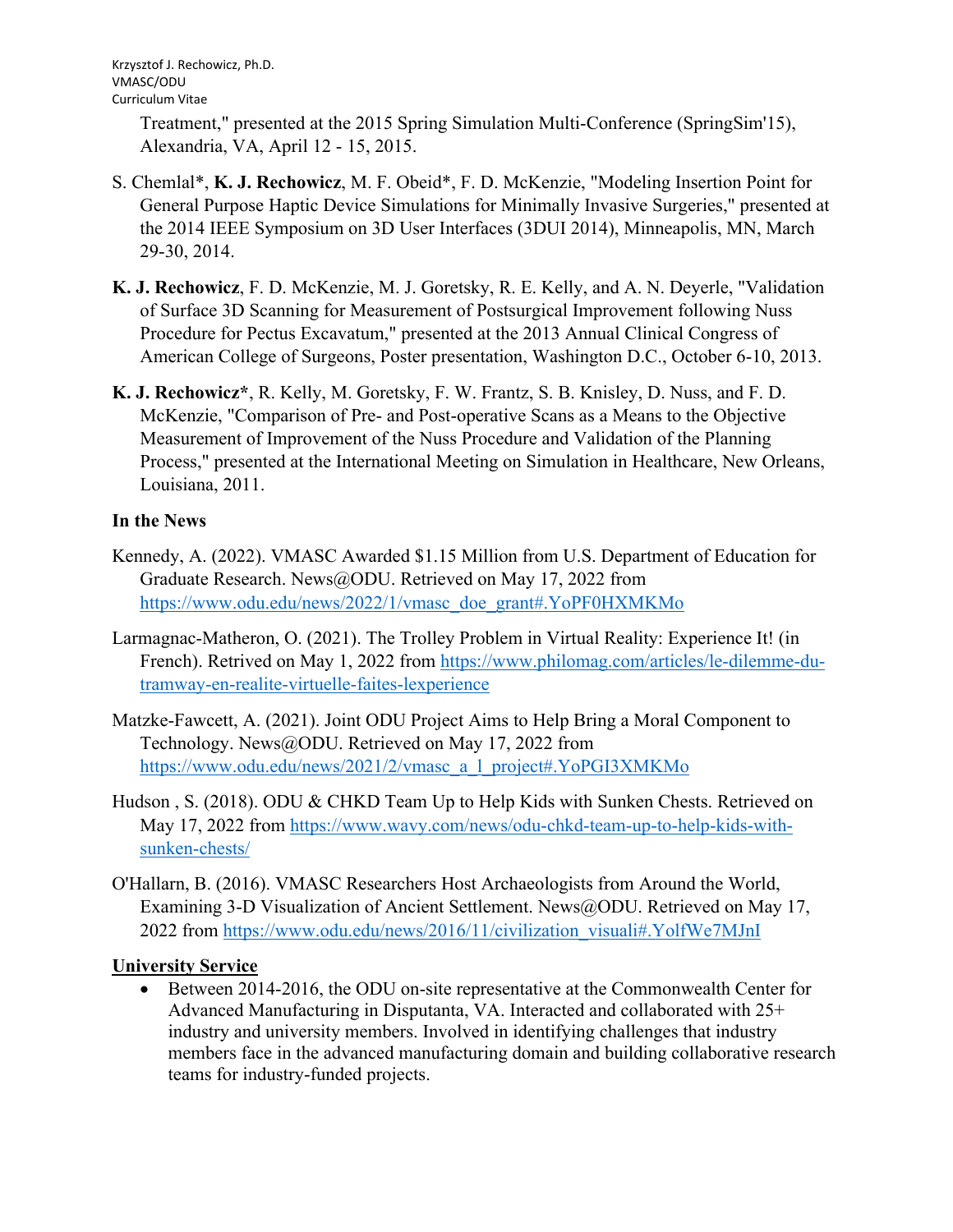- Since 2017, ODU representative to the Commonwealth Center for Advanced Manufacturing's Technical Advisory Council.
- Strategic Planning Committee for 2023-2028, Challenges and Opportunities Subcommittee
- VMASC/ODU project scientist search committees (seven)
- VMASC/ODU postdoc search committees (two)
- Served on 3 ODU graduate student Ph.D. dissertation committees (CMSE, ECE & English)
- Served on 2 ODU graduate master's thesis committees (ECE  $&Arts$ )

# **Membership in Professional Societies**

- IEEE, Senior Member, 2010 present
- Society for Modeling and Simulation International (SCS), 2012 present

# **Professional Service**

## *Publication Peer-Reviewer*

- Simulation: Transactions of the Society for Modeling and Simulation International
- Life
- Sensors
- Systems
- Electronics
- Spring Simulation Conference
- Winter Simulation Conference
- Computer Methods in Biomechanics and Biomedical Engineering: Imaging & Visualization
- Conference on Principles of Advanced Discrete Simulation (PADS)

# *Conference Organizing*

- Simulation Education Track Chair, Winter Simulation Conference, 2019, 2021-2022
- Proceedings Chair, ACM SIGSIM Conference on Principles of Advanced Discrete Simulation (PADS), 2021
- Tutorials Chair, Spring Simulation Conference, 2019-2020

# *Service in Professional Organizations*

- Treasurer, IEEE Hampton Roads Section, 2020-2021.
- Educational Activities Officer, IEEE Hampton Roads Section, 2017-2021.

# **Awards and Honors**

- Teaching and Research Assistantship, Old Dominion University, 2008-Summer 2012
- Faculty Award in Modeling, Simulation and Visualization Engineering, Old Dominion University, April 2012
- Graduate Student Travel Award, Old Dominion University, November 2010